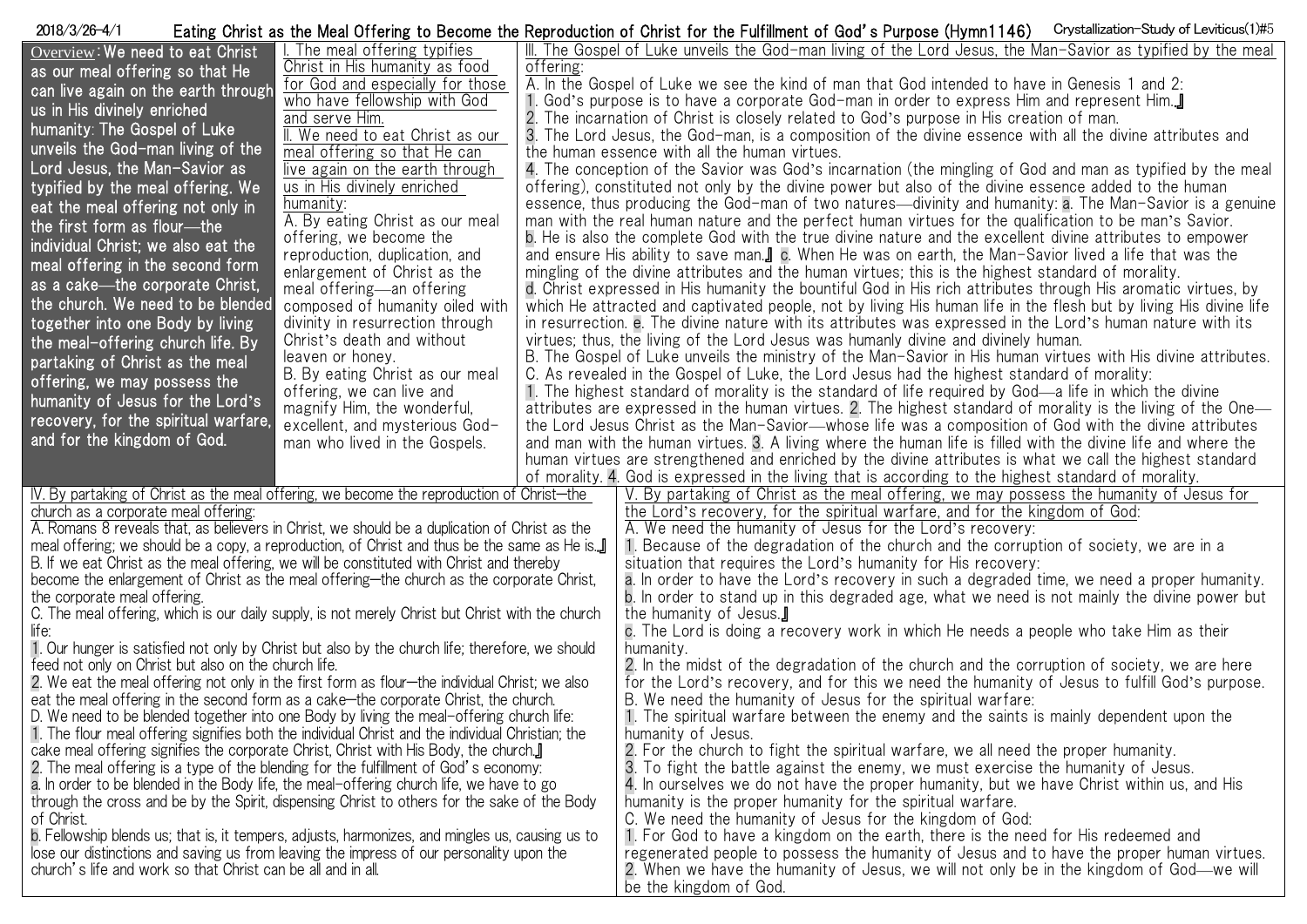Day1:Lev2:1 And when anyone presents an offering of a meal offering to Jehovah, his offering shall be of fine flour; and he shall pour oil on it and put frankincense on it. John6:57 As the living Father has sent Me and I live because of the Father, so he who eats Me, he also shall live because of Me.

Gen1:26 And God said, Let Us make man in Our image, according to Our likeness; and let them have dominion over the fish of the sea and over the birds of heaven and over the cattle and over all the earth and over every creeping thing that creeps upon the earth.27 And God created man in His own image; in the image of God He created him; male and female He created them.

Day2:Luke1:35 And the angel answered and said to her, The Holy Spirit will come upon you, and the power of the Most High will overshadow you; therefore also the holy thing which is born will be called the Son of God.

2:52 And Jesus advanced in wisdom and stature and in the grace manifested in Him before God and men.

Col2:9 For in Him dwells all the fullness of the Godhead bodily,

Day3:Luke2:40 And the little child grew and became strong, being filled with wisdom, and the grace of God was upon Him.

Mat5:48 You therefore shall be perfect as your heavenly Father is perfect.

Luke6:35 But love your enemies, and do good and lend, expecting nothing in return, and your reward will be great, and you will be sons of the Most High; for He is kind to the unthankful and evil.

Day4:Lev2:3 And what is left of the meal offering shall be Aaron's and his sons'; it is a thing most holy of Jehovah's offerings by fire.

1Cor10:17 Seeing that there is one bread, we who are many are one Body; for we all partake of the one bread.

Rom8:11 And if the Spirit of the One who raised Jesus from the dead dwells in you, He who raised Christ Jesus from the dead will also give life to your mortal bodies through His Spirit who indwells you.

Day5: John12:24 Truly, truly, I say to you, Unless the grain of wheat falls into the ground and dies, it abides alone; but if it dies, it bears much fruit.

2Tim1:9 Who has saved us and called us with a holy calling, not according to our works but according to His own purpose and grace, which was given to us in Christ Jesus before the times of the ages

Day6: Rom14:17 For the kingdom of God is not eating and drinking, but righteousness and peace and joy in the Holy Spirit.

Rev1:9 I John, your brother and fellow partaker in the tribulation and kingdom and endurance in Jesus, was on the island called Patmos because of the word of God and the testimony of Jesus.

Heb2:14 Since therefore the children have shared in blood and flesh, He also Himself in like manner partook of the same, that through death He might destroy him who has the might of death, that is, the devil,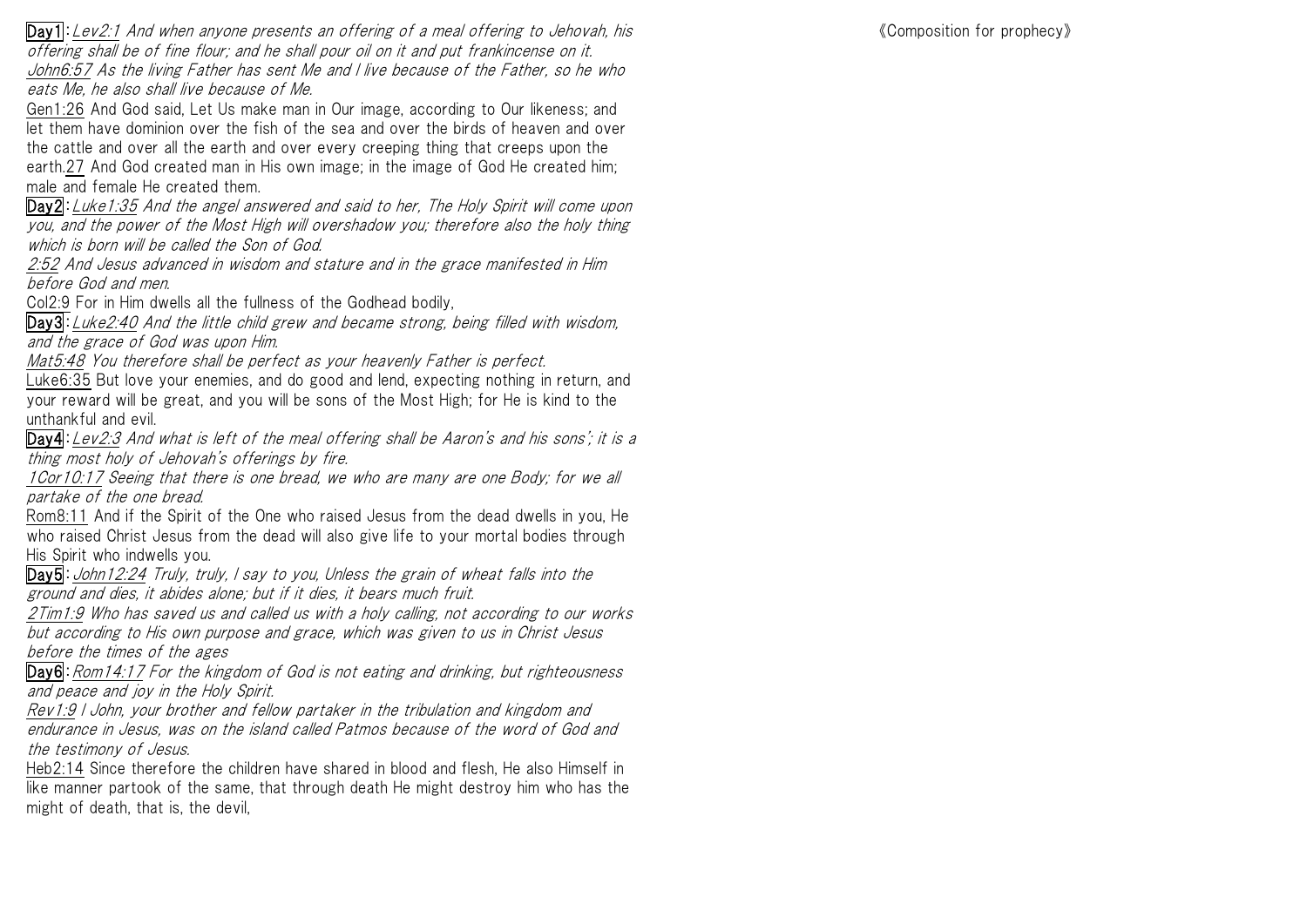Experience $(i)$ : Church life is not an angelic life but a life with full of humanity God wants to have a meal offering in every locality. He desires that every local church be a meal offering that satisfies Him and that fully supplies the saints day by day.

Our hunger is satisfied not only by Christ but also by the church life. The church life satisfies us because the church life is a corporate meal offering, with the top portion for God and the remainder for us. Therefore, we are fed by and with the church life. The church life is the meal offering to be our daily supply. Hallelujah for the meal-offering church life!

The church life is not an angelic life but a life full of humanity. However, some Christians have been told that they should try to be like angels and no longer live like human beings. This concept is altogether wrong....For the church life we need to be very human. But this humanity should not be separate from the Holy Spirit; rather, it should be a humanity which is mingled with the Holy Spirit and which has the Holy Spirit poured upon it. In other words, for the church life we need to be oiled persons, those who are oiled by the Spirit and with the Spirit.

With the meal offering there is the individual aspect, and there is also the corporate aspect. Today Christ does not live merely in an individual way; He also lives with His Body, the church. Christ lives before God in a corporate way. He is the Head, and He has His Body with its members. Therefore, with the meal offering in the form of a cake we have the church life.

In order to have a cake meal offering, we need fine flour mingled with oil. The mingling of flour and oil will produce dough. The dough is then baked in an oven and becomes a cake. This cake is a symbol of the church life. This symbol indicates that eventually Christ's life and our individual Christian life become a totality, and this totality is the church life.

## For Junior/Senior High Students

From later 1960's to early 1970's, hippies were prevalent in the U.S. They were a kind of people who were thinking that it was much better for them to have an easy life without seeking material prosperity and without studying hard than to work hard. During the age when such trend came into the church life, brother Lee encouraged the brothers and sisters who have taken years off from college and lived like hippies, recommending them to return to their colleges and graduate. He also encouraged them that once they graduated, they should try to proceed to the graduate school to obtain a master degree if possible, and once obtained the degree, then they should study more to obtain the doctor degree.

What is the most important for junior/senior high students is to study. The second is to learn in school life to establish good relationship with their teachers and their classmates and to coordinate in something as a team. You should not consider these things are too bothersome and handle them casually. You should not think that you don't need to study hard because you do not want to become a rich person or a college professor. This kind of thinking is the same as wishing to escape from the real life to live an angelic life. The trend of Hippie is like wishing to live such an angelic life. A normal person gets up early, eats normally, studies normally, works normally, sleeps normally. You should realize that what God desires is a normal person. Any thought which deny the normal human life comes from Satan. The purpose of Satan is to make you useless for God's economy. Angels do not have labor in daily life, but God desires a normal person, not an angel. As a normal junior/senior high school student, you need to put a normal effort little by little on your study every day.

## Exercise $(2)$ : The normal humanity of Jesus for the spiritual warfare

We must declare and even prodaim to this universe that we are here as genuine men. We are here as a corporate man taking Jesus as our humanity. This will terrify the enemy. The tempter came to the Lord Jesus and said, "If You are the Son of God...." But the Lord Jesus answered by referring to Himself as a man (Matt. 4:3-4). That terrified the enemy. We must be "Jesusly" human. Every member of the church in the Lord's recovery must be a proper man, even an "acacia" man. This will be a strong testimony, and the mouth of the enemy will be shut.

The spiritual warfare between the enemy and the saints is not so much in divine power but in the proper humanity. For the spiritual warfare we need the humanity of Jesus. To fight the battle against the enemy, we must exercise the humanity of Jesus in our daily walk. Our family life needs the humanity of Jesus. Among the saints in the church we need the humanity of Jesus. In other words, if we are not proper in humanity, it is impossible for us to defeat Satan; we are defeated already.

By ourselves we cannot be such a person, but He is such a person in us, and His humanity is such a proper humanity for the spiritual warfare. The meal offering we present to God is composed of such a humanity.

## For young working saints

Please recognize that the business life is a life of warfare by seeing the example of Daniel. Daniel 6:3 Then this Daniel distinguished himself among the chief ministers and satraps because in him there was an excellent spirit, and the king considered setting him over the whole kingdom.4 Then the chief ministers and satraps sought to find a ground for accusation against Daniel from the perspective of the kingdom, but they could find no ground for accusation or fault, inasmuch as he was faithful, and no negligence or fault was found related to him. 7 All the chief ministers of the kingdom, the prefects and the satraps, the counselors and the governors, have taken counsel together that the king should establish a statute and make firm an edict that anyone who makes a petition within the next thirty days to any god or man besides you, O king, shall be cast into the lions' den. 10 Now when Daniel came to know that the writing had been signed, he went to his house (in his upper room he had windows open toward Jerusalem) and three times daily he knelt on his knees and prayed and gave thanks before his God, because he had always done so previously. 13 Then they answered and said before the king, Daniel, one of the captives from Judah, has not respected you, O king, or the edict that you have signed, but three times daily makes his petition. 16 Then the king commanded, and they brought Daniel and threw him into the lions' den. The king responded and said to Daniel, Your God, whom you serve continually, He will deliver you.

Satan is trying to destroy your faith and church life by using degraded people. If you are normal, you will surely be attacked by Satan. But praise the Lord. God can rescue you just like He had rescued Daniel. The important thing is to have the testimony of a person who work diligently, keep holding onto the faith without being afraid of oppositions.

22 My God has sent His angel and has shut the lions' mouth, and they have not hurt me, inasmuch as before Him innocence was found in me; and also before you, O king, I have done no harm. 23 Then the king was very pleased concerning him, and he commanded that they take Daniel up out of the den. So Daniel was taken up out of the den, and he was found completely unhurt, because he had trusted in his God. 24 Then the king commanded, and they brought those men who had accused Daniel and threw them into the lion's den, them, their children, and their wives; and they had not reached the bottom of the den before the lions overpowered them and crushed all their bones.